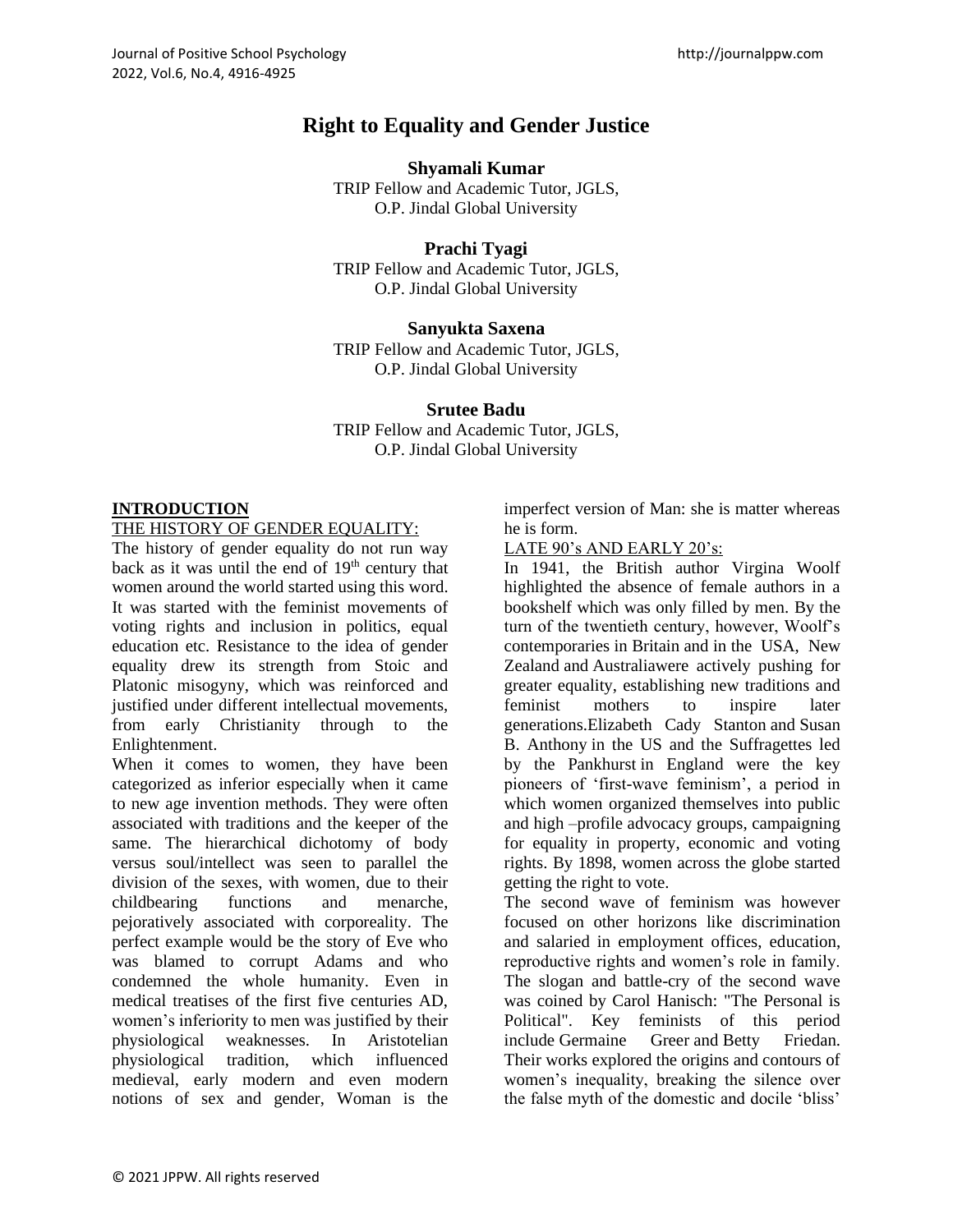of housewives and breaking taboos over female sexuality. There were several achievements regarding this around the world like in USA the Equal Pay Act of 1963, Title VII of the Civil Rights Act of 1964, Title IX and the Women's Educational Equity Act (1972 and 1975), Title X (1970, health and family planning), the Equal Credit Opportunity Act (1974), the Pregnancy Discrimination Act of 1978, and landmark Supreme Court cases<sup>1</sup> overturning anti-abortion legislation.

Then came the third wave of feminism around 1980s where the issues of the marginalised women were highted by specific groups. Women from black and minority backgrounds, bisexual, lesbian and transgender women, the 'postcolonial' voice and lower social classes raised their concerns because the discrimination faced by these communities were different than white and middle class women.

*"For many of us it seems that to be a feminist in the way that we have seen or understood feminism is to conform to an identity and way of living that doesn't allow for individuality, complexity, or less than perfect personal histories. We fear that the identity will dictate and regulate our lives, instantaneously pitting us against someone, forcing us to choose inflexible and unchanging sides, female against male, black against white, oppressed against oppressor, good against bad."<sup>2</sup>*

## GENDER INEQUALITY AROUND THE WORLD:

When someone talks about gender inequality, it is pertinent to find examples from the current world situation. One of the very prominent example is professional obstacles.According to the most recent statistics from the U.S. Census, women earn just 77 percent of what men earn for the same amount of work. $3$  Women are often discriminated in their workspaces in terms of earnings, promotions and especially if they are pregnant. It is often seen that women usually face termination or penalized if they become pregnant. Also, jobs which are known as being traditional women's job like nursing and

teaching are often some of the lowest paying fields. Not just professional obstacles, women around the world face hurdles like in many Saudi Arabia countries, women are not allowed to drive or leave home without their husband's permission. Another very prominent example is feticide which is mostly common in countries like China, India etc. It is usually seen that parents tend to go for abortion if there is a female child in picture. Not just this, there are also cases reported where the female girl child is abandoned or killed just after the birth. Another very pertinent issues is often deemed as the 'feminization of poverty'. More than 1.5 billion people in the world live on less than one dollar a day, and the majority of those people are women.<sup>4</sup> One of the main reasons is women in many countries do not have the right to hold properties. Not just the right to hold properties in her name but also the freedom to marry and divorce is not widely accepted at many places. According to a report of UNICEF, more than 1/3rd of the women around the world are married even before they turn 18. Also, early marriage risks early childbirth which then lead to birth complications and death. In many middle east countries women do not have the liberty to ask for divorce or initiate the proceedings. Because of this, many women are trapped in abusive marriages. One of the major concerns that have been raised by many international organizations is the lack of education or access to education for women. It is often seen that girls drop out of school to help with household chores or take care of their siblings. If the parents can afford to send one child to school, they will prefer sending a boy as he can earn for the family and will not be married off like a girl. It is also the case that women around the world lack access to health care services. Basic necessities like sanitary napkins do not reach the underprivileged women. Also, according to WHO, one woman dies in childbirth every minute and every day. The major reason being lack of adequate nutrients. It is usually seen that women fall trapped to violence in every form. Violence against women in the form of rape,

<sup>1</sup>Roe v. Wade, 410 U.S. 113 (1973)

<sup>2</sup>To be Real: Telling the Truth and Changing the Face of Feminism, Walker Rebecca, Anchor Books, 1995 <sup>3</sup>The Pay Equity for All Act, (H.R.6030)

<sup>4</sup>Global Gender GapReport 2020, World Economic Forum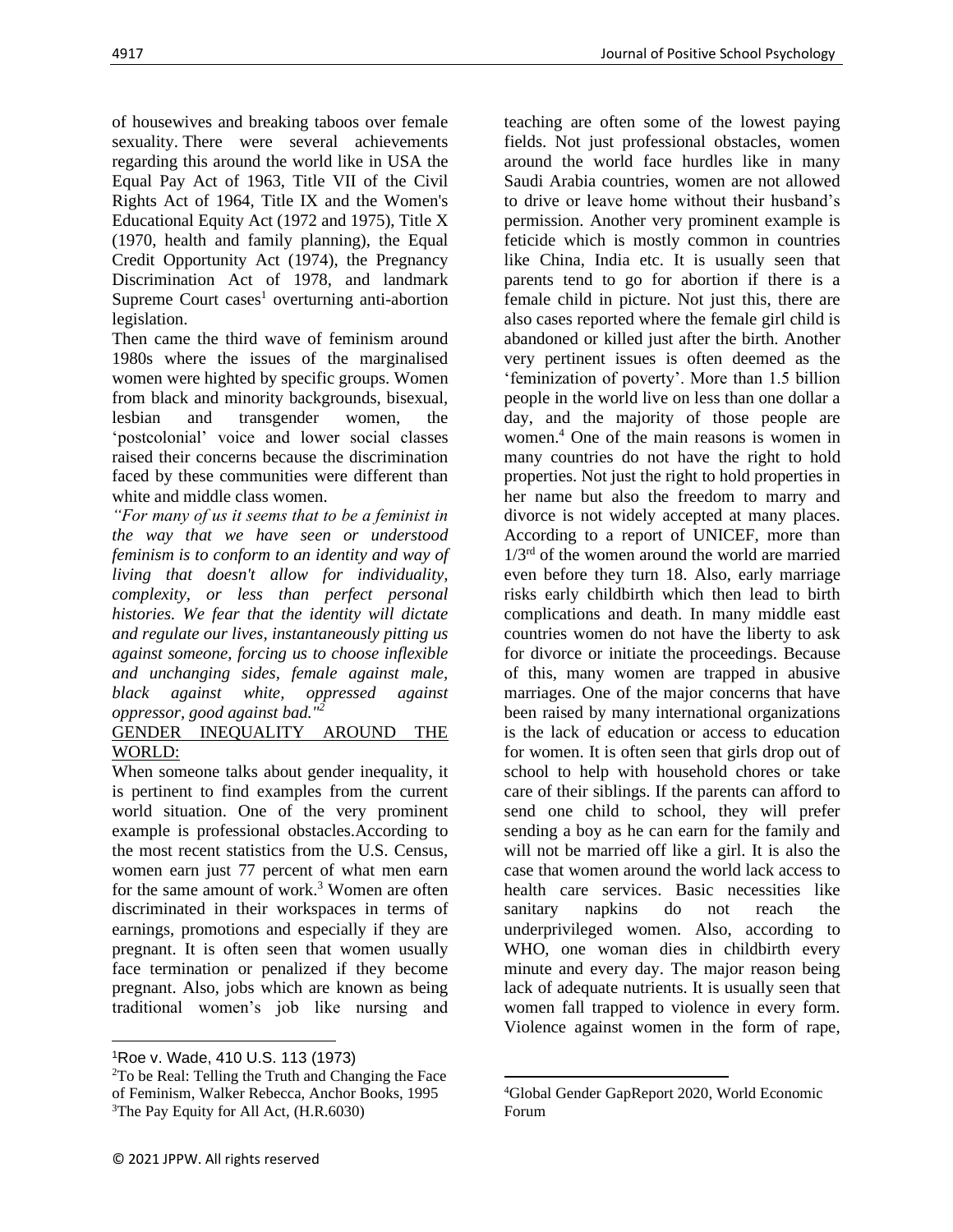sexual abuse, torture, child abuse is very high as compared to men's violence.

The harsh reality is that women have been illtreated in every society for ages and India is no exception. The irony lies in fact that in our country where women are worshipped as shakti, the atrocities are committed against her in all sections of life. She is being looked down as commodity or as a slave, she is not robbed of her dignity and pride outside her house, but she also faces ill-treatment and other atrocities within the four walls of her house. They are discriminated at two levels, firstly they suffer because of their gender and secondly due to grinding poverty. Highlighting the causes of women's suffering was the key concern in this chapter.

#### **JUDICIAL RESPONSE RELATING TO GENDER JUSTICE IN INDIA**

The practice to follow one's own personal laws based on their religions is permissible in India alone. Hence, different personal laws are followed, based on the religion of the person for personal matters like marriage, divorce, succession, adoption and maintenance,

#### INTERNATIONAL LAW

Various International Legal Instruments that safeguard and guarantee protection to women can be understood as follows:

- Universal Declaration of Human Rights, 1948;
- Convention on the Political Rights of Women, 1953;
- Convention of the Elimination on of All Forms of Discrimination against Women (CEDAW), 1979;
- Optional Protocol to the CEDAW, 1999.

**Universal Declaration of Human Rights, 1948** The Universal Declaration of Human Rights, 1948 undoubtedly can be regarded as the utmost momentous feats of United Nations. UDHR ensures promotion and protection of Human Rights on the international front. "All human beings are born free and equal in dignity and rights." <sup>5</sup> The international document firmly advocates the notion of equality. Everyone shall respect and maintain the dignity of all without discrimination.

#### **Convention on the Political Rights of Women, 1952:**

The significance of this can be traced from the fact that it talks about universal attainment of equal rights between Men and Women. "Women shall be entitled to vote in all elections on equal terms with men, without any discrimination."<sup>6</sup> The convention dealt with political rights of the women by establishing electoral rights and securing participation of women in functionaries of Government.

#### **The Convention on the Elimination of All Forms of Discrimination Against Women (CEDAW),1979**

The Convention on the Elimination of All Forms of Discrimination against Women was adopted in 1979 by the UN General Assembly. It is often understood as international bill of rights for women which consists of a preamble and 30 articles, it defines what constitutes discrimination against women and sets up an agenda for national action to end such discrimination.

#### **Madhu Kishwar v. State<sup>7</sup>**

The Hon'ble Supreme Court of India measured the provisions of the Convention on the Elimination of All Forms of Discrimination against Women, 1979 and held that they are a mirror image of Part III and Part IV of the Constitution of India.

#### **Optional Protocol to the CEDAW, 1999.**

The reason why any case is brought under the instruments of the OP-CEDAW is to gain the recommendations of CEDAW Committee's on what remedies ought to be made available to the victim(s) at the national level. Moreover, the purposes of the OP-CEDAW is to ensure substantive rights of the CEDAW Convention are available to women in practice, the remedies envisaged by a particular communication or inquiry should be considered at the outset.

#### CRIMINAL LAW

The Indian Courts have principally adopted a formalistic approach to equality and a protectionist approach to gender difference.

<sup>5</sup>Universal Declaration of Human Right 1948, Article 1

<sup>6</sup>Convention on the Political Rights of Women, 1952, Article 1.

 $7$ AIR (1996) 5 SCC 125.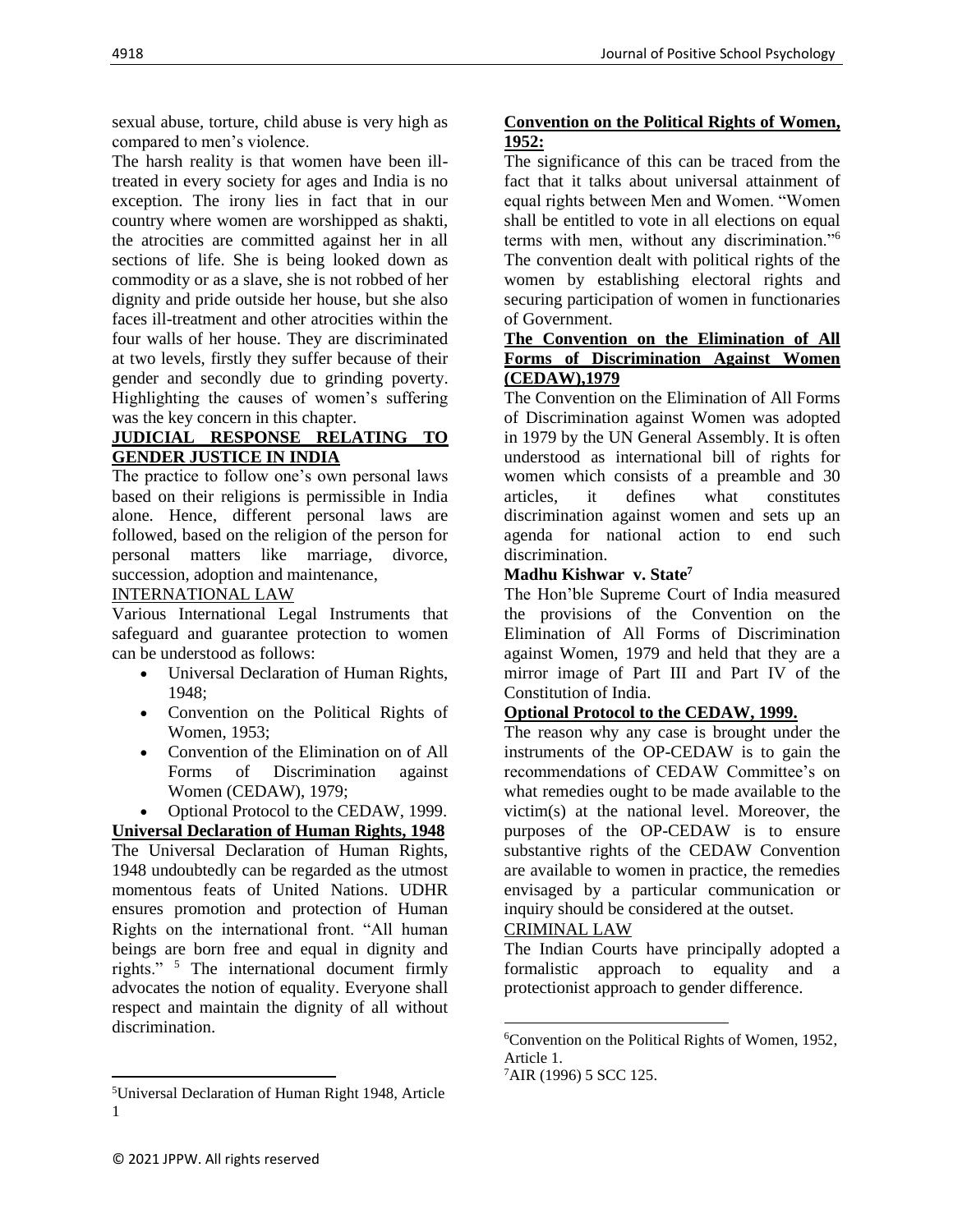## **Adultery**

The Supreme Court considered challenges to section 497 of the Indian Penal Code, which makes adultery committed by a man only to be an offence, and section 198(2) of the Code of Criminal Procedure, which permits only the husband of the "adulteress" to prosecute the men with whom she committed adultery, but does not allow the wife of that man to prosecute him.

### **Abdul Aziz v. Bombay**<sup>8</sup>

The accused having charged with the offence of committing adultery under s. 497 was challenged on the grounds that the section is discriminating on the basis of sex, and in violation of Articles 14 and 15. The High Court observed that the difference of treatment was not based on sex but rather, on the social position of women in India. When the matter went in appeal, the Supreme Court held that any challenge under 15(1) was met by 15(3). The Court rejected the argument that 15(3) "should be confined to provisions which are beneficial to women and cannot be used to give them a license to commit and abet crimes".

The Court held: Article 14 is general and must be read with the other provision which set out the ambit of fundamental rights. Sex is a sound classification and although there can be no discrimination in general on that ground, the Constitution itself provides for special provisions in the case of women and children.The Court thus upheld the adultery provisions as beneficial to women.

## **Maintenance**

Several challenges have been made to S. 125 of the Code of Criminal Procedure which requires men to pay maintenance in favour of their wives, but imposes no such corresponding duty on women to maintain their husbands.

#### **Gupteshwar Pandey vs. Smt. Ram Peari Devi**<sup>9</sup>

In this case the Court held that S. 125 was a special provision designed for the benefit or protection of women or children whose husbands or fathers failed to maintain them in spite of sufficient means, and thus within the scope of Article 15(3). The Court again adopts a formal approach to equality, within which

Article 15(3) is understood as an exception to equality, and a protectionist approach to gender difference, according to which s. 125 is justified on the basis that women are the weaker sex, and in need of special protection.

### OTHER WOMEN WELFARE LAWS

The provisions in the constitution form the bedrock of equality amongst the citizens. Nonetheless, the legislature has passed other laws pertaining to specific issues, following the clear mandate of the government's approach to safeguard women's rights. Of course, many such laws were enacted in the earlier decades as part of the Government's efforts at social reform or labour welfare. But the government rose to the occasion in the post-Independence era and we saw several of these laws being amended in response to the egalitarian urges of the new Constitution.

## **The Child Marriage Restraint Act, 1929**

The Act has been duly amended in 1938, 1951, 1968 and 1978. It is applicable on all persons in India irrespective of their caste, community and religion. The marriageable age decided upon for the groom is 21 years and for the bride is 18 years. The Act provides for punishments for an adult male contracting a child marriage, anyone who performs, conducts or directs the child marriage and a male parent/guardian who promotes, permits or solemnizes a child. marriage. There is a s a presumption that when a minor contracts a child marriage, the parent/guardian/person having charge of such minor has negligently failed to prevent the marriage from being solemnized. Offences under the Act are cognizable for certain purposes. Even though the Act prohibits and prescribes punishment for child marriage, it does not in any way affect the validity of such a marriage.

## **The Special Marriage Act, 1954**

This Act replaced the Special Marriage Act, 1872 which caters to a special civil forum of marriage which can be availed by any citizen of India and by all Indian nationals in foreign countries irrespective of the faith which either party to the marriage may profess. The parties can solemnize their marriage by observing any ceremony provided certain formalities are complied with under this Act before the marriage can be registered by the Marriage

<sup>8</sup> AIR (1954) S.C. 321.

<sup>9</sup> AIR (1971) Pat. 181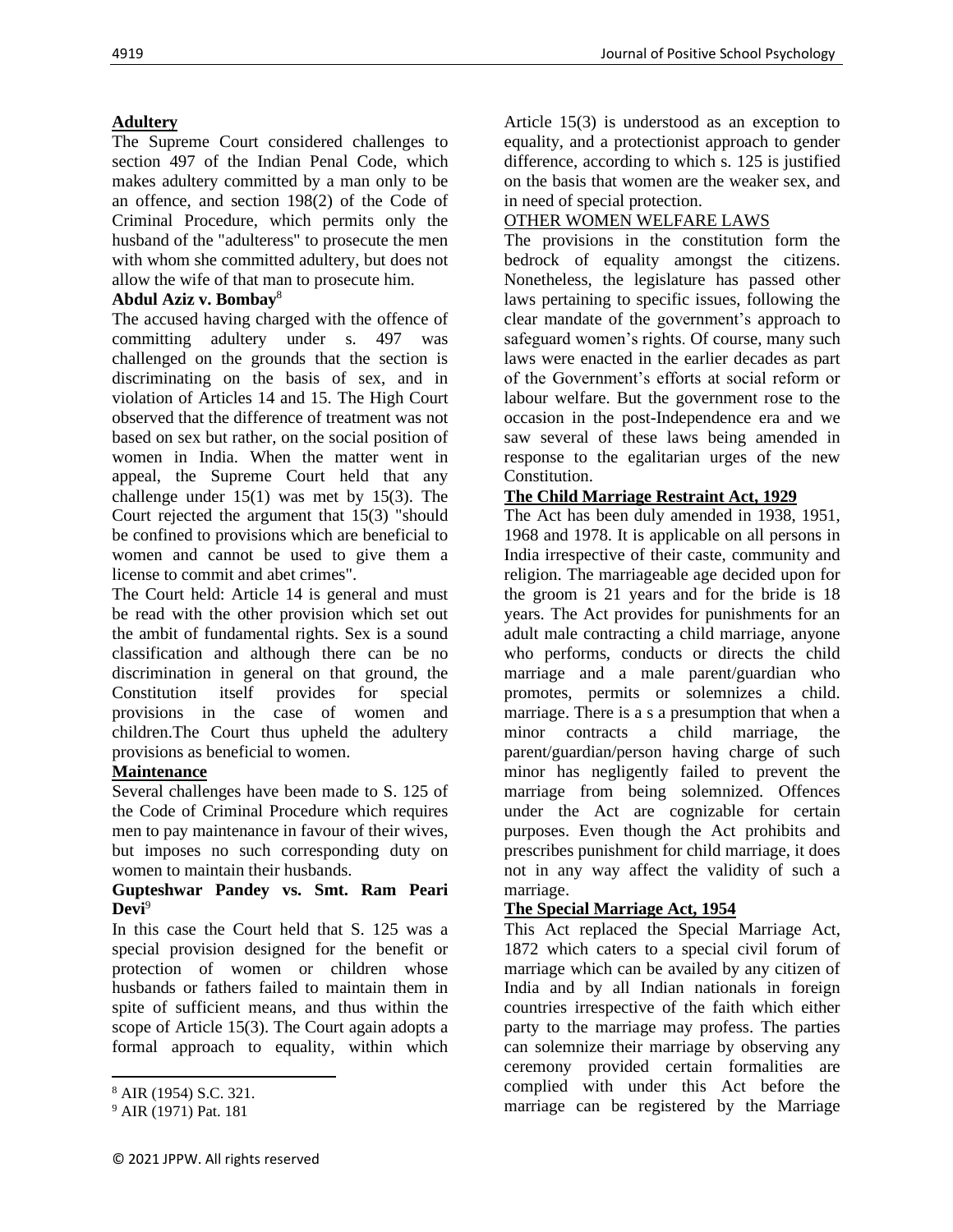Officer. The Act further permits persons who are already married under others forms of marriage to register their marriage under this Act and thereby avail themselves of its provisions.

## **The Hindu Succession Act, 1956**

The Acts seeks to amend and codify the law relating to intestate succession for Hindus. It simplifies the law by abolishing the different systems prevailing under the Mitakshara and Dayabhaga schools. The act has applicability to persons in South India who were governed by the Marumakkattyan law. The Act has introduced some radical and fundamental changes, the most significant being that it grants equal rights of succession to male and female heirs in the same category, e.g. brother and sister, son and daughter. It recognizes the muchneeded right of a woman to inherit equally with men. It also abolishes the right to life or limited estate of female heirs with the result that the Class I heirs of a man succeed to the estate of the deceased "simultaneously", taking the property in equal shares and as 'absolute' owners.

## **The Immoral Traffic (Prevention) Act, 1956**

This legislation makes the act of keeping a brothel, living on the earnings of a prostitute, trafficking women for prostitution, etc punishable offence. It also aims at prohibiting prostitution in public places with a view to safeguarding public morals and society. It prescribes stringent action against commission of offences against a child or a minor. Every offence punishable under the Act is cognizable and the Special Police Officer is empowered to arrest the offender without warrant. The powers of a Special Police Officer includes the power to enter premises and to search the premises and to rescue persons from such premises under the directions of court. Such rescued persons are to be taken in custody and medically examined.

## **The Hindu Adoption and Maintenance Act, 1956**

The conditions requisite for a valid adoption and eligibility criteria for persons who wish to adopt or gibe into adoption and who can be adopted has been laid out in the act. The law clarifies the effects of adoption on the status of the persons involved and the right of the adoptive parents to dispose of their properties. The right of maintenance of a Hindu wife has been made out.

The Act specifies the special circumstances under which a Hindu wife can claim maintenance. All these factors are essentially measures of social justice designed to prevent destitution in society. Similarly, the Act also deals with the circumstances under which a widowed daughter-in-law, children, aged parents and dependants are entitled to maintenance.

## **The Maternity Benefit Act, 1961**

The Act aims to safeguard social justice to all women workers. It protects the dignity of motherhood by ensuring full and healthy maintenance of the woman worker and her child during the period of her confinement. The Act further provides for payment of maternity benefits in cash for a certain period before and after confinement. Grant of leave and other medical facilities are covered. Act entitles the woman workers right to nursing breaks until her child attains the age of 15 months. It prescribes the period during which the employer is prohibited from giving to a pregnant woman employee any arduous work, or work which involves long hours of standing, or work which in any way is likely to interfere with her pregnancy or the normal development of the foetus, or is likely to cause miscarriage, or otherwise adversely affect her health.

#### **Sexual Harassment of Women at Workplace (Prevention, Prohibition and Redressal) Act, 2013**

This is a breakthrough legislation which provide protection against sexual harassment of women at workplace and for the prevention and redressal of complaints of sexual harassment and for matters connected therewith or incidental thereto.

The Act incorporates definition of sexual harassment which was laid down by the [Supreme Court of India](http://en.wikipedia.org/wiki/Supreme_Court_of_India) in Vishaka'sCase<sup>10</sup>. Article 19 (1) g of the Indian Constitution affirms the right of all citizens to be employed in any profession of their choosing or to practice their own trade or business.

In Vishaka's case<sup>11</sup> the court ruled that actions that result in violation of one's rights to 'Gender Equality' and 'Life and Liberty' are in fact, violation of the victim's fundamental right under

 $10(1997)$  6 SCC 241

 $11$  Ibid.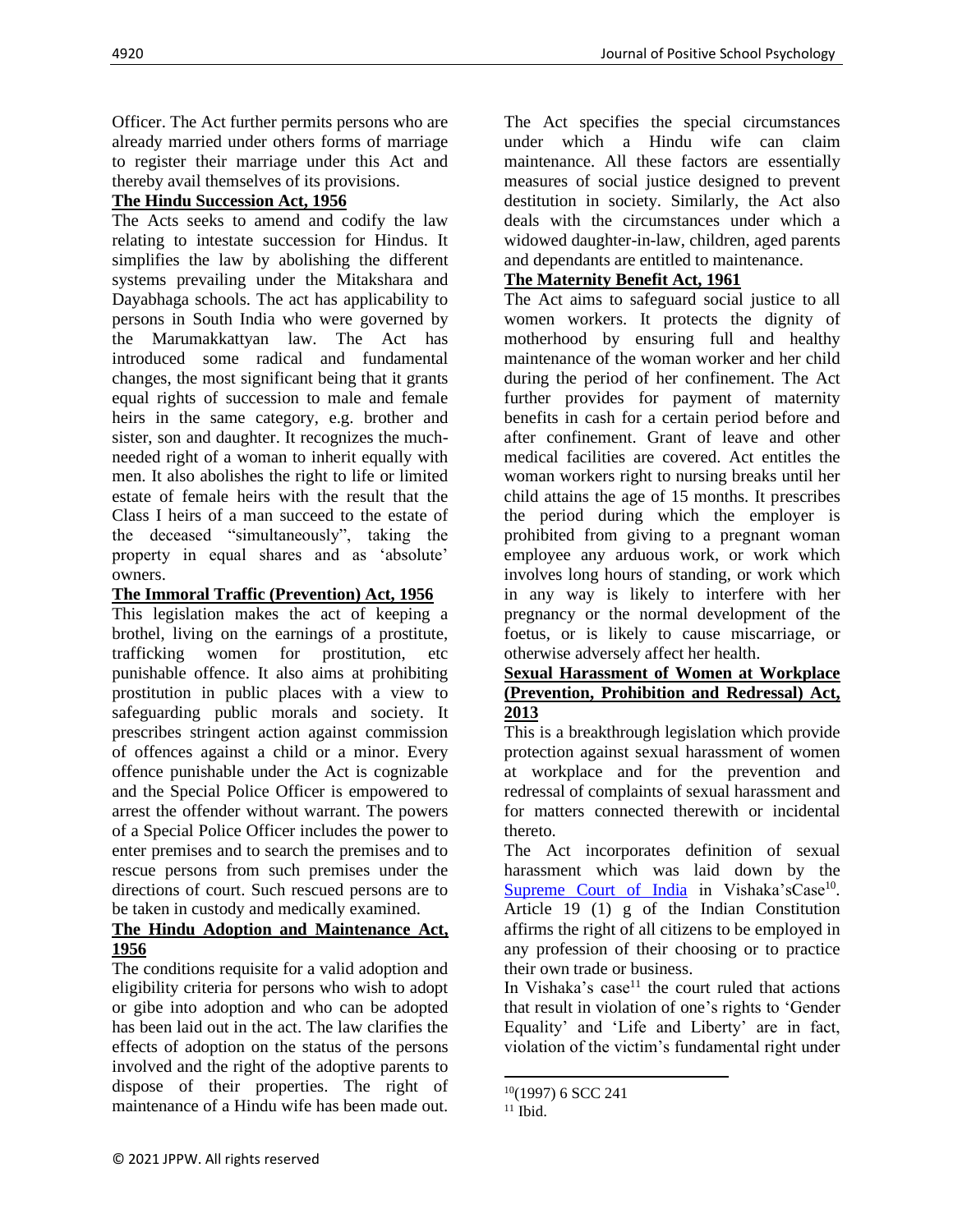Article 19 (1) g. The case ruling establishes that sexual harassment violates a woman's rights in the workplace and is thus not just a matter of personal injury.

The violence against women is increasing by the day. The need of the hour is to change the mentality of people, which certainly is not going to be a cakewalk, but we can come together to put efforts in improving the quality of education imparted to our children at an early stage to further the goals of eradicating gender and to bridge the gaps and remove stereotypes about women. The international and national framework to protect rights of women has not attained satisfactory results. Finally, collaboration between all classes of society may be suggested and Governmental, Non-Governmental instruments, an effective and efficient Judiciary and conscious Media is the need of the hour.

## **INHERITANCE LAW AND WOMEN IN INDIA**

Law has a potential to change the existing notions about different types of gender as it plays an important role in defining the relations between them. Laws and the grant of legal rights may not by themselves change the social system but in situations they can help to transform the economic and the social position.

If a childless widow dies intestate, everything that belongs to her goes to her in-laws, and that includes all the wealth she acquired in her lifetime through her own efforts. However, if a widower dies in a similar fashion, his property will go only to his parents and family; but, most definitely, not to his wife's parents. This is just one of the many in-built illogical biases in property laws in India and many other countries.

The World Bank too calls investing in women "smart economics" because research shows economic growth for women has a valuable multiplier effect. Women are more likely to share their economic gains with their families and communities at large.

Moreover, women's equal rights to land, housing and property are also human rights, recognized in various international human rights instruments. Yet, laws and social customs, and most crucially practices, continue to be skewed against women getting their fair share of wealth. HINDU LAW

In India, during the debate on the Hindu Code Bill in Parliament, a majority of the legislators, all men, took a stand against daughters inheriting property from their natal families. Thus, the Hindu Succession Act (HSA) of 1956 did not allow women the right to ancestral property. It was amended as late as 2005 to give daughters equal rights. Under the Indian Constitution, the preamble and various articles do lay stress upon the principle of gender equality. In spite of these statutory measures being in place, gender disparity has been very deep-rooted and has manifested itself in various forms and it is also reflected in the laws that govern any inheritance and succession of property belonging to the Hindu joint families.<sup>12</sup> The Hindu Succession (Amendment) Bill, 2005 covered only ancestral property and selfacquired properties were left out. This is not justified because ancestral properties are fast dwindling today as nuclear families are becoming more and more the order of the day.<sup>13</sup> Therefore, by not giving access to self-acquired property, the gender equality remains a concept and does not become a reality.<sup>14</sup>

Several landmark judgments are being passed by the Indian judiciary which has provided rights of succession to women and depicts progression in the Indian society. On September 9, 2005, the Hindu Succession Act 1956 was amended to allow a daughter equal share in her father's ancestral property. In August 2020, another landmark judgment was passed where the Supreme Court ruled that a woman was entitled to equal rights in her father's property even if he had passed away before 2005 when the Hindu Succession Act 1956 was amended.<sup>15</sup> The threejudge panel headed by Justice Arun Mishra ruled that a daughter's inheritance rights are absolute and would hold even if the coparcener was not alive. It went a step ahead and ruled that the children of the daughter could also demand a share in that inheritance if she has passed away before 2005.<sup>16</sup> The only condition was that the

<sup>&</sup>lt;sup>12</sup> Motion for consideration of the Hindu Succession (Amendment) Bill, 2005

 $13$  ibid.

 $14$  ibid.

 $15(2020)$  9 SCC 1

 $16$  ibid.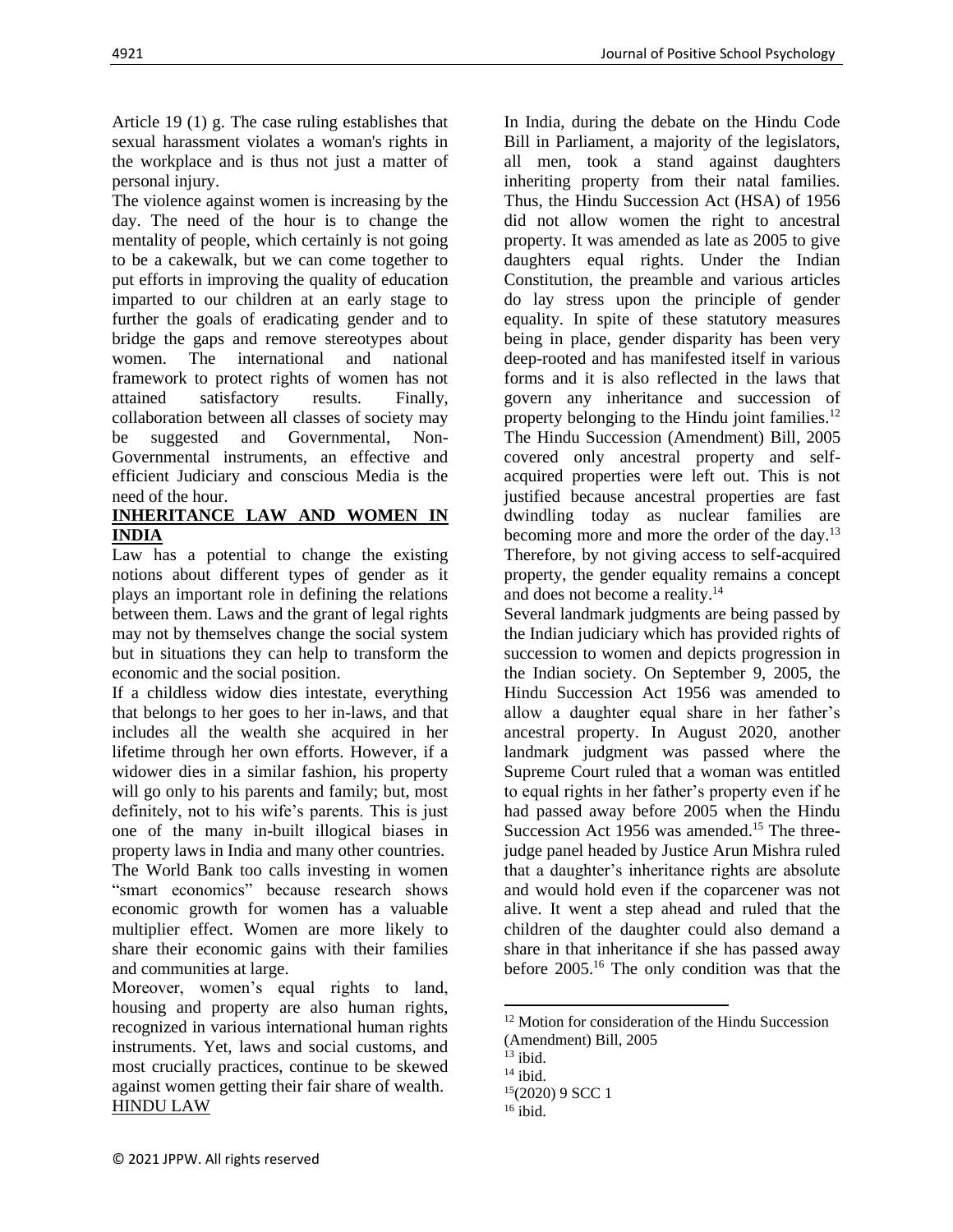4922 Journal of Positive School Psychology

property should not have been partitioned before December 20, 2004, the date on which the Bill was introduced. This judgment set aside a series of earlier judgments that had ruled that the new norms would be applicable only if the father and daughter had been alive in 2005.

While applauding the Indian Supreme Court's progressive decision, Amnesty International tweeted that: "We welcome the decision of the Supreme Court that upholds a daughter's right to inherit parental property, as absolute. This is a step towards promoting equality for women. Property rights are fundamental to women's social, economic & legal security."

In its latest and laudable judgment, the Supreme Court has observed that a daughter is capable of inheriting the self-acquired property or share received in the partition of a coparcenary property of her Hindu father dying intestate.<sup>17</sup> Indubitably, what differentiates this extremely commendable judgment from the ones delivered earlier is that the Apex Court had in August 2020 ruled that daughters will have inheritance rights equal to those sons in the properties of their father, grandfather and great grandfather right from the codification of the Hindu laws in 1956. On the contrary, this learned judgment took the daughters rights to the pre-1956 period, when male primacy were in vogue pertaining to inheritance of properties. While referring to the ancient texts and Smritis, Justice Krishna Murari said that: 'It is clear that ancient text as also the Smritis, the commentaries written by various renowned learned persons and even judicial pronouncements have recognized the rights of several female heirs, wives and daughters being foremost of them.'<sup>18</sup>

Thus, if a female Hindu dies intestate without leaving any issue, then the property inherited by her from her father or mother would go to the heirs of her father whereas the property inherited from her husband or father-in-law would go to the heirs of the husband. In case, a female Hindu dies leaving behind her husband or any issue, then Section 15(1)(a) comes into operation and the properties left behind including the properties which she inherited from her parents

would devolve simultaneously upon her husband and her issues as provided in Section  $15(1)(a)$  of the Act. The basic aim of the legislature in enacting Section 15(2) is to ensure that inherited property of a female Hindu dying issueless and intestate, goes back to the source.<sup>19</sup> Section 15(1)(d) provides that failing all heirs of the female specified in Entries (a)-(c), but not until then, all her property howsoever acquired will devolve upon the heirs of the father. The devolution upon the heirs of the father shall be in the same order and according to the same rules as would have applied if the property had belonged to the father and he had died intestate in respect thereof immediately after her death.

#### MUSLIM LAW

The law governing Muslims and Muslim women in India is under 'The Muslim Personal Law (Shariat) Application Act, 1937'. The Shariat is regarded as the Custom or Usage for the purposes of division of all properties, irrespective of being movable or immovable and agricultural land. In the earlier times Muslims were governed by the local customs, laws and practices where they were domiciled which ran contrary to the Shariat in following the local customs and laws. The customary laws were highly discriminatory and it excluded daughters and others like widow were in the bottom line in the succession order, this practice runs contrary to the Shariat where a daughter and widow cannot be excluded by any other heir and also have the protection from the testamentary restrictions. The shares of the daughters and widows are lower than a male. In light of Quran, the Muslim women has full right to inheritance. The Quran emphasizes on four core values i.e.

- Insaaf (justice),
- Ehsaan (favor),
- Rehem (compassion) and
- Ilma (wisdom).

If we follow all these core values then the women will get their rights automatically and there would be no chaos. It is a fact that Quran has provided independence and right to women in all aspects. It clearly talks of daughter's right to 1/3rd property irrespective of being movable or immovable and agricultural land is not an exception. A Muslim woman governed by the

<sup>17</sup> Arunachala Gounder (dead) v Ponnuswamy, CA No. 6659/2011

 $18$  ibid.

 $19$  ibid.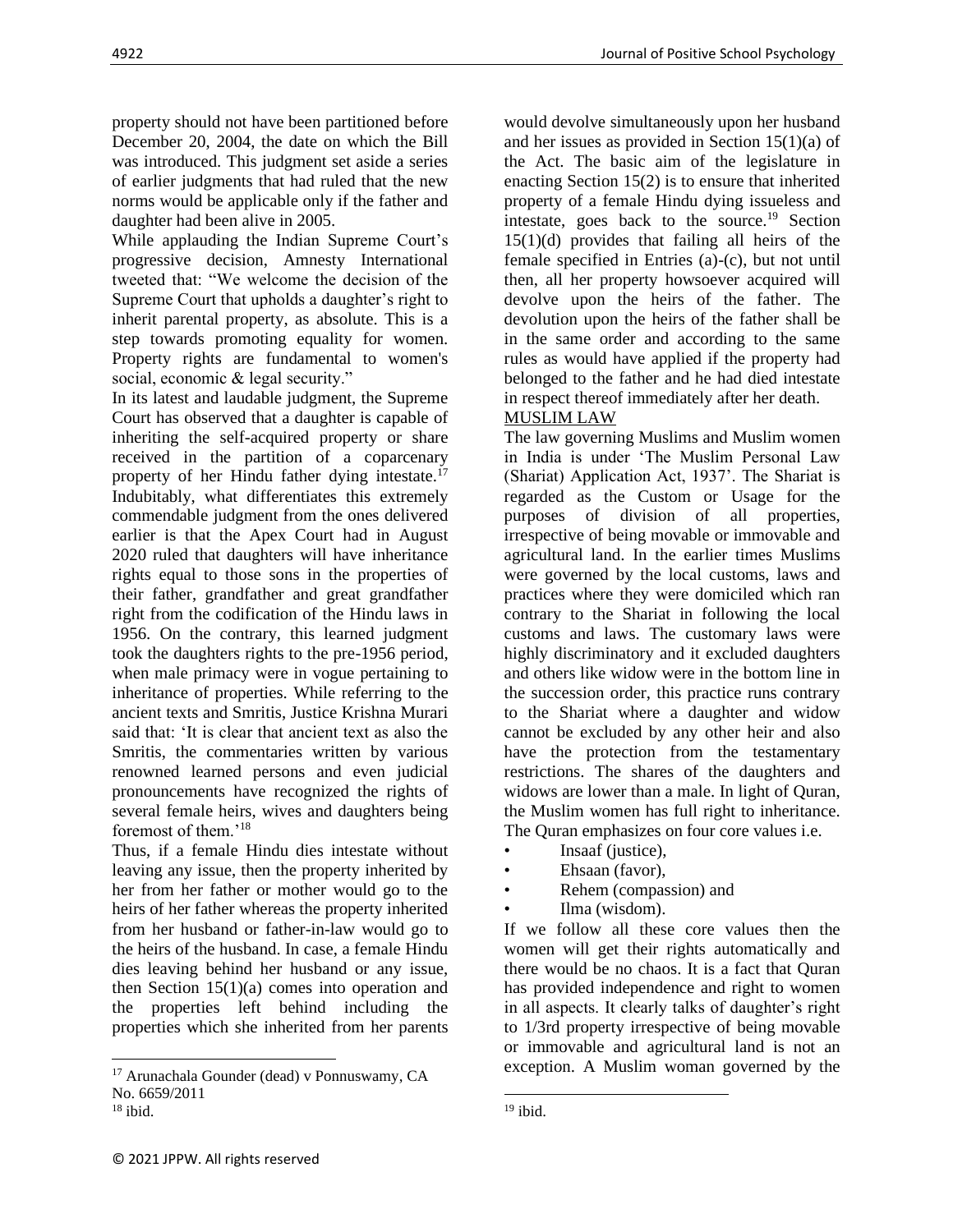Muslim Personal Law, is entitled to get 1/8th share of her husband's property if the couple had children, else she gets 1/4th share. When the parents of a Muslim woman die, even daughters become the rightful legal heirs of their estate. However, the quantum of the share of a female heir is half of that of the male heirs.

## CHRISTIAN AND PARSI LAW

In case of Christians and Parsis, the Indian Succession Act, 1925 is applicable. A Christian woman is entitled to a pre-determined share. The amount of that share depends on the identity of the other relatives of the deceased. If deceased has left children, his widow receives one-third of his estate, with the remaining going to the children. And if the heirs are relatives other than the children, she receives a half of the estate, and the remainder goes to the other relatives of the deceased. If there are neither children nor other relatives, she receives the entire property.

A Parsi widow is entitled to get an equal share as her children besides the deceased's parents who get half of the child's share, in her husband's estate. And in the absence of the parents, the property is distributed between the Parsi woman and her children, so that the widow and each child receive equal shares in the estate of the deceased. Hence, prima facie the property rights of the Parsis are quite gender just.

The rights of women to succeed to any property vary from one religion to another depending on personal laws followed by them. The position of Hindu women in relation to property and succession was not satisfactory and uniform. In India, women are often not allowed to work after marriage. When they do work, they usually earn less than men, and therefore become the logical choice for the stay-at-home parent and then they even don't get equal share in property. So directly or indirectly they become totally dependent on male members. However, the position is changing slowly and gradually. The Indian judiciary has tried to protect the interests of the woman and whether a wife, mother or a daughter, hence, the property rights of Indian women have grown better with advance of time. Though legislature and judiciary have made it possible for the women to claim their inheritance rights without putting the limitations of marriage and religion, it is on the women, to be aware and proactive in exercising their rights and

demanding what legally belongs to them. Awareness of rights and the courage to claim them are the only weapons that can help the women in resisting any injustice that is meted out to her at home, at work, or in society at large.

# **CONCLUSION**

Women are deprived of economic resources and are dependent on men for their living. A large population of the women in our country are often confined to domestic space with little contribution in the public sphere, she is expected to play the role of a nurturer in the house, do all household works, which are often not recognised and hence largely remain unpaid. In modern times, we see a shift especially within the urban population where many women are coming out to work but this leads to them having to shoulder the double responsibility; one she has to work where she is employed and secondly she also has to do all the household works. Moreover, she is overlooked at the workplace. Gender pay gap, sexual harassment at workplace are some of the most commonly seen problems that working women face. Women also face discrimination in hiring as employers feel that women are more likely to take leave or go on sabbaticals due to motherhood or pregnancy and hence they are also the first to be fired as they are considered to be weaker than there counterpart. The general status of women in the family and in the society is not at par with that of the men even in the present times.

From the cradle to grave, females are under the clutches of numerous evils acts as discriminations, oppressions, violence, within the family, at the workplaces and in the society.

There are a plethora of laws in India that ensure that women are given equal rights, opportunities and status in the society, but the problem lies in the implementation. Sometimes even when there is proper implementation, then there is lack of awareness. After going through the provisions of constitution and different laws it will not be correct to say that there are not many laws to treat women equal to men and to help toward achieving gender justice.

Well, then the question that arises is where does the actual problem lie?

The answer to that question lies in the mindset of our male dominated society. Patriarchal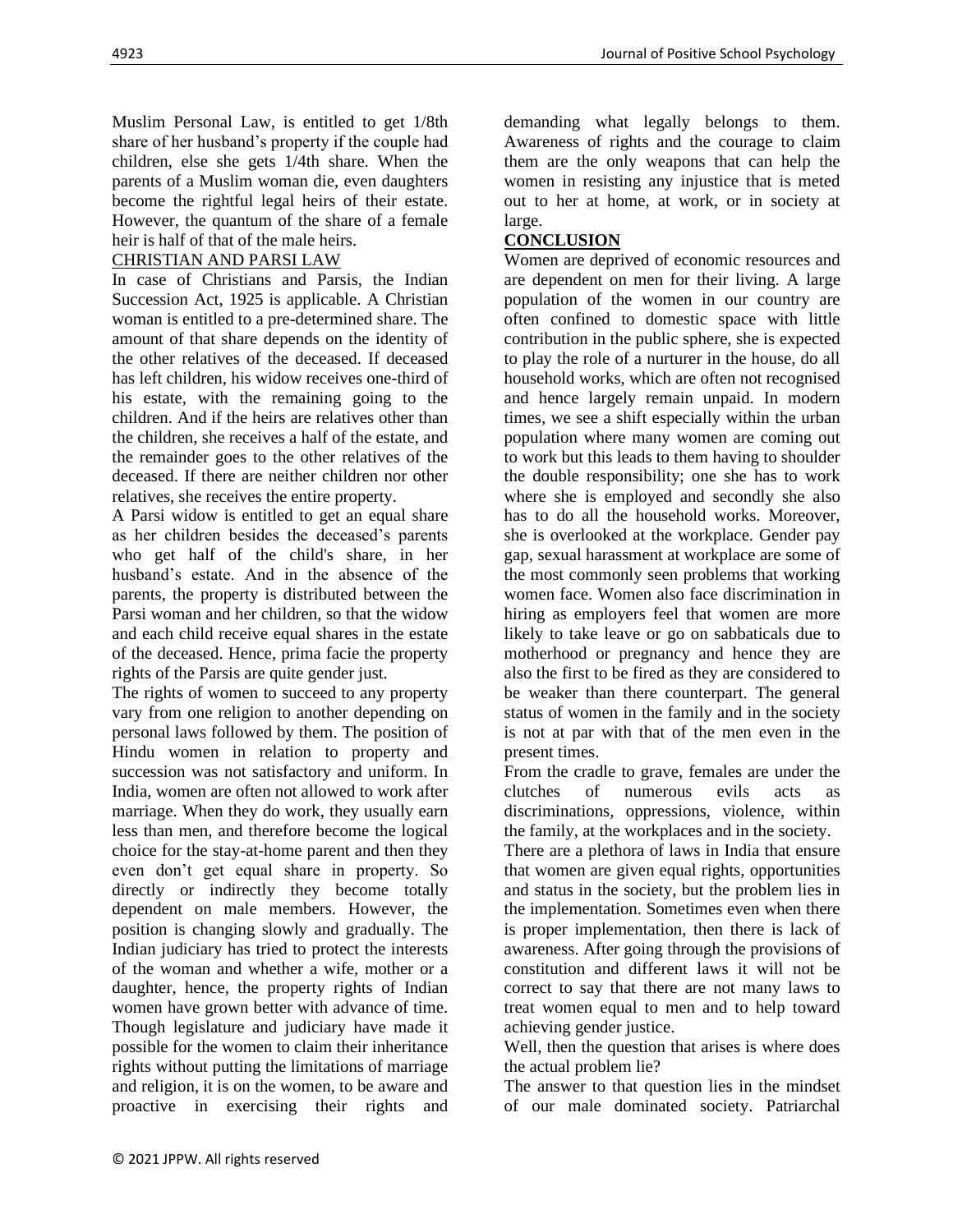customs and practices have a large role to play behind the condition of women in the society. Although there is an availability of a plethora of rights, programs, schemes for the welfare of women and girls to attain gender equality in a different section of the society, a need is required to look into the gaps that need to be addressed.<sup>20</sup> The biggest problem in achieving equality and gender justice is the mindset of our society and for this to change, it is not enough to simply makes laws. It is well said that the law without the public opinion is nothing but a bundle of papers. There are government schemes and programs to allow educating girls for higher literacy and enrolment rate of women in education, but still, gender inequality is evident.<sup>21</sup> The gap between the men and women cannot be bridged by just enacting laws without any public support and opinion as social engineering laws are different from penal laws which are just related to injuries and punishment and are deterrent in nature, but social engineering laws enacted to uplift the norms of the society and are progressive in nature and therefore it should be backed by the will of the people for whom it is enacted. And when laws are enacted to bring radical change in society and are not backed by the will of the people then it has to face great resistance and opposition from the narrow and conservative thinking of the society, and they are become dead law.

In India most of the laws were not effective as they were ahead of public opinion and willingness of the people to change the society and give the women the status of equality in society too lacked, so in order to give women their respective position in the society strong public opinion should be created through education, seminars and by taking the help of various other instruments of the society such as media etc, so that the people of the society should get educated about and willingly implement the laws enacted for giving equal status to women. It must be asserted that social

reforms is in social thinking, behaviour and law would be effective only if they are backed by major section of the society.

#### As it rightly said, by Wendell Phillips: *Law is nothing unless close behind it stands a warm living public opinion.*

Even in the legal sector, the discrimination is clearly visible. Till the date we have only 5 female judges in Supreme Court. The representation is highly skewed as compared to the female population and we have yet to witness a female CJI at the bar.No doubt there are changes but the change has not been accompanied by a basic change in approach to women's issue, which is still limited and biased, as it does not consider the systemic and deeprooted existence of inequality among men and women. The attitude toward development and legal reform has remained sufficiently uncritical, when the entire process especially the assumption underlying development and laws need to be questioned, if women issues are to be effectively tackled.

Women's responsibility for family welfare therefore carried little prospect for changing women's position in society and economy. And this discrimination was more acceptable to both male dominated implementing agencies as well as to entrenched patriarchal interest.Thus, today our country needs gender legislation of women laying down her rights irrespective of religion and region. The legislative measures are in favour of women, but their success depends on effective implementation. The lack of implementation due to absence of commitment to the policy of the constitution has led to either non-implementation or to watering down by the judiciary and the executive of the beneficial effects.

From the above view one question which is confronting the authors is whether social change and gender justice can be brought about merely by passing stricter laws and implementing them?<sup>22</sup> On the contrary the existing laws, the amendments and the new laws add to the confusion. Thus, until there is empowerment of women, dissemination of legal awareness

<sup>20</sup> Ackerly, Brooke A. "Feminist Theory, Global Gender Justice, and the Evaluation of Grant Making." Philosophical Topics 37, no. 2 (2009): 179–98.

<sup>21</sup> Okin, Susan Moller. "Justice and Gender."

Philosophy & Public Affairs, vol. 16, no. 1, 1987, pp. 42–72,

<sup>22</sup> Parashar, Archana. "Gender Inequality and

Religious Personal Laws in India." The Brown Journal of World Affairs 14, no. 2 (2008): 103–12.